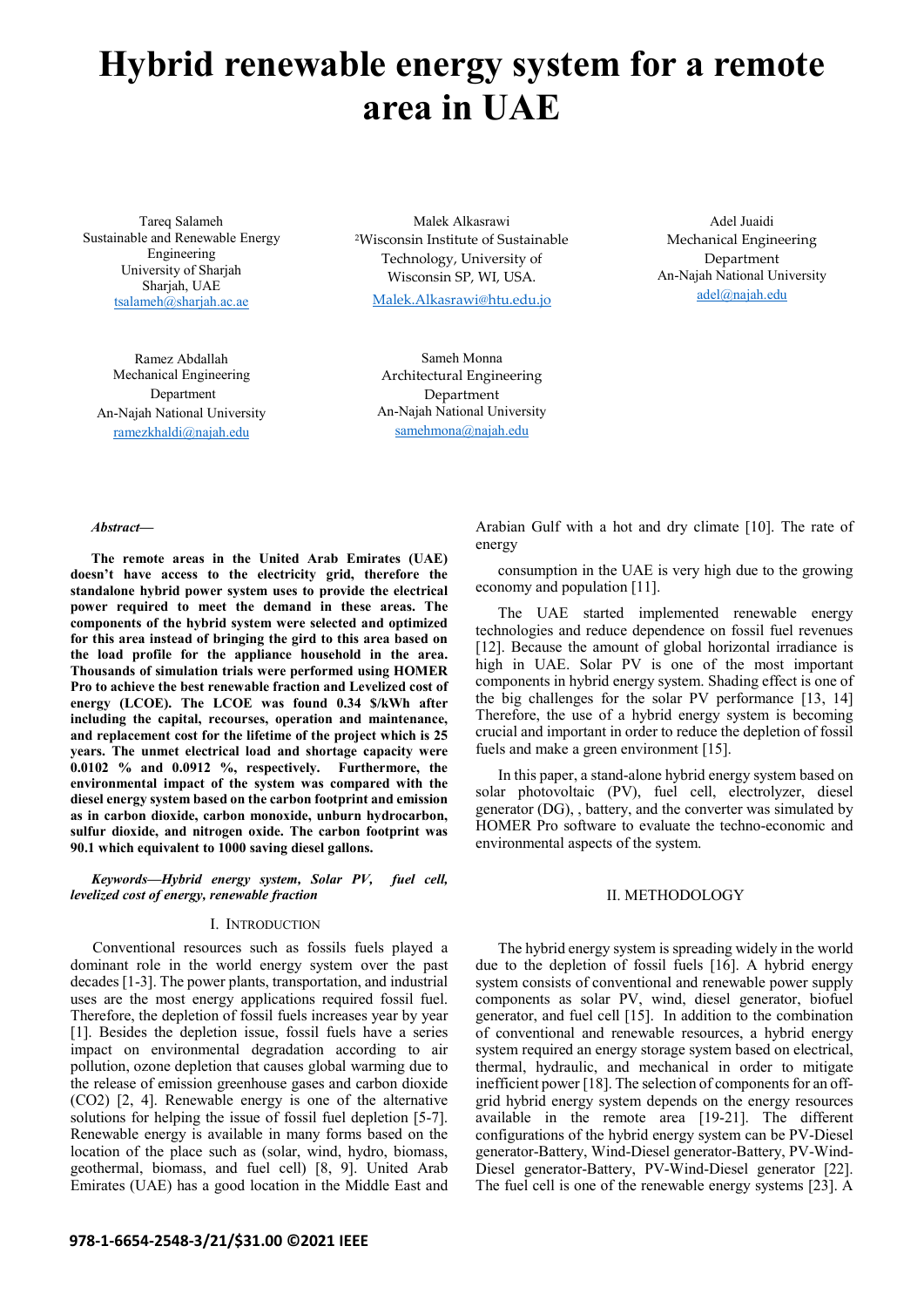fuel cell has many types based on operating temperature, Solid oxide fuel cell (SOFC) works at high temperature [24] while proton exchange membrane fuel cell (PEMFC) works at low temperature [25,26]. The combination of solar photovoltaic PV and fuel cell one of the configurations of a hybrid energy system [27]. In the PV-Fuel cell hybrid system, the PV is used to derive the power to the electrolyzer to produce hydrogen, then the hydrogen production sends to the storage tank [28].

#### *1. Weather conditions and load profile*

Figure 1 shows the monthly average meteorological data for the United Arab Emirates (UAE) such as the temperature, solar radiation, and clearness index. The highest temperature was in August whereas the highest solar radiation was in June. The hourly daily load profile for appliance households is shown in Figure 2. Two peaks load is shown in Figure 2 at noon and 18 hours. The energy required for a single household is calculated according to the amount of energy required for the heating ventilation and air conditioning (HVAC) system and the consumer's use of some home electrical appliances. Table 1 shows all the energy needs for the air conditioning system and various household appliances.





(b)

*Figure 1: Monthly average profile for (a) temperature (b) Solar radiation and clearness index.* 



*Figure 2: Daily electrical load profile for appliance household power consumption* 

*Table 1: Energy required for a typical house in a remote area* 

| Appliance               | Energy per day (kWh) |
|-------------------------|----------------------|
| Air conditioning system | 27 20                |

| Lights                   | 6.02 |
|--------------------------|------|
| Water heater             | 6    |
| Refrigerator             | 1.75 |
| Dishwasher               | 1.18 |
| Television               | 0.8  |
| Sprinkler                | 0.5  |
| Fan (Window)             | 0.39 |
| Coffee maker             | 0.35 |
| Hairdryer                | 0.27 |
| Microwave oven           | 0.24 |
| Radio(stereo)            | 0.2  |
| Iron                     | 0.14 |
| Vacuum cleaner           | 0.1  |
| Clothes washer           | 0.08 |
| Phone charger (5 phones) | 0.07 |
| Total                    | 45.3 |

## *2. Hybrid system components*

The components of the hybrid system are shown in Figure 3. The system consists of Solar Photovoltaic (PV), diesel generator (DG), fuel cell, electrolyzer, hydrogen tank, and converter. The details of each component are explained in the next sections



*Figure 3: Solar PV, Fuel cell, battery and diesel generator hybrid system.* 

## *2.1. Solar photovoltaic*

The power production from the PV array was calculated as presented in [5, 18, 19].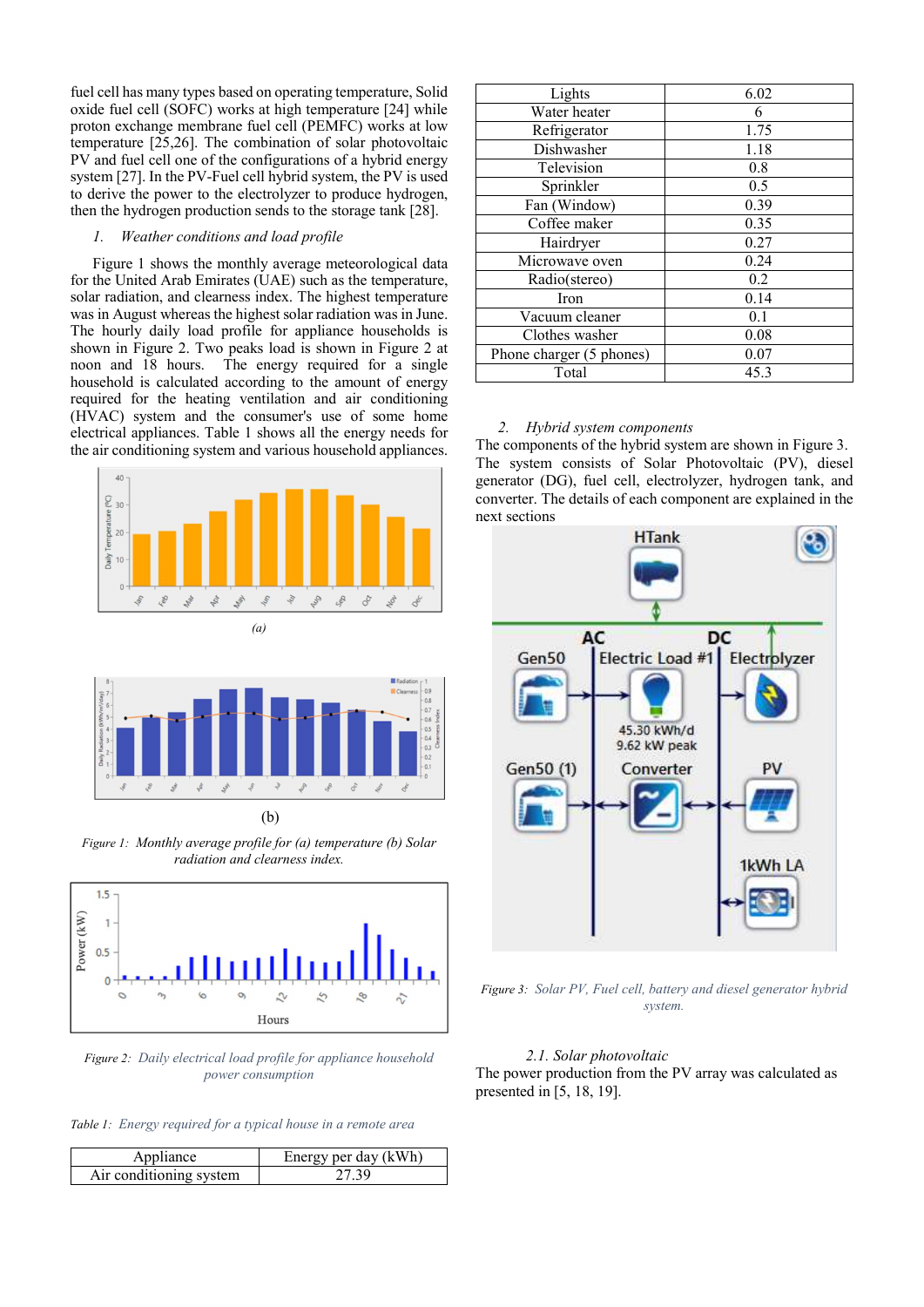$$
P_{PV} = Y_{PV} f_{PV} \left( \frac{\overline{G}_T}{\overline{G}_{T,STC}} \right) \left[ 1 + \alpha_P \left( T_c - T_{c,STC} \right) \right]
$$

Where  $T_{c, STC}$  is the PV cell temperature under standard test conditions (25 $\textdegree$ C), T<sub>c</sub> is the PV cell temperature in the current time step (°C),  $\propto$ <sub>P</sub> is the temperature coefficient of power (%/°C) which is used to determine the effect of temperature.  $G_{T,STC}$  and  $G_T$  are the irradiance at standard test conditions  $(1 \text{ kW/m}^2)$  and the irradiance on the PV array in the current time step  $(kW/m^2)$ ,  $f_{PV}$  is derating factor that used to considering the other parameters affect the PV array such as dust, soiling and bird waste and  $Y_{\text{pv}}$  is rated capacity of the PV array (kW).

### *2.2. Fuel Cell*

Proton Exchange Membrane Fuel Cell (PEMFC) has strong functionality for start-up and shutdown with low operating temperature compared with other types of fuel cells. The hydrogen required for the electrochemical reaction (anode and cathode reaction) is produced by the electrolyzer which is delivered by power production from the PV array. The electrochemical reaction produces both electrical and thermal energy during the operation of the fuel stack. The electrical power produces by the fuel cell stack calculated as described in [17].

$$
P_{FC} = U_{stack}I = U_{SC}NI
$$

Where  $U_{stack}$  is the voltage of the stack. I is the current of the stack,  $U_{\rm sc}$  is the average voltage of a single cell, and N is the number of cells. The efficiency of the stack can be calculated as presented in [17].

$$
\eta = \frac{P_{FC}}{\dot{m}_{H_2}HHV_{H_2}}
$$

Where  $P_{FC}$  is the stack power (W),  $\dot{m}_{H_2}$  is the mass flow rate of the fuel (hydrogen) (kg/s), and  $HHV_{H_2}$  is the higher heating value of the fuel (120 MJ/kg).

## *2.3. Electrolyzer For Hydrogen Production*

The power consumption by the electrolyzer was produced by the PV-Diesel generator, the power consumption was calculated using equation 5 as in [17].

$$
P_{DC,EZ} = \frac{\dot{m}_{H2} H \dot{H} V_{H2}}{h_{DC,EZ}}
$$

Where  $P_{DC,EZ}$  is the consumed DC power in electrolyzer (kW),  $\dot{m}_{H2}$  is the mass flow rate of hydrogen (kg/s) and  $h_{DCEZ}$  is the efficiency of the electrolyzer. After the hydrogen generated by the electrolyzer, it will compress and be stored in the tank.

#### *2.4. Diesel Generator*

The diesel generator used in the system as backup, whenever there is a shortage in power production by the PV and fuel cell, the diesel generator starts working to meet the energy demand. While the excess of energy is used to charge the batteries and the diesel generator stopped.

*2.5. Battery* 

The state of charge (SOC) of the battery was calculated as presented in [10, 22].  $\ddot{r}$ 

$$
SOC_t = SOC_0 + \eta_c \sum_{k=0}^{t} P_{CB}(k) + \eta_d \sum_{k=0}^{t} P_{DB}(k)
$$

Where  $SOC_t$  is the battery's SOC at any given time,  $SOC_0$  is the SOC of the battery at initial time,  $P_{CB}$  and,  $P_{DB}$  are the charging and discharging power, respectively,  $\eta_c$  and  $\eta_d$  are the corresponding charging and discharging efficiency respectively.

The initial State of Charge is 100%, and the minimum State of Charge is 40%.

#### *2.6. Power Converter*

The bidirectional converter is working as an inverter to convert the direct current DC to alternating current AC and rectifier to convert the AC to Dc. The converting process depends on the power flow in the system. both capacity and efficiency were considered during the modeling and simulation as described in [17].

$$
P_{Inv,Out} = P_{Inv,In} \eta_{Inv}
$$

Where  $P_{Inv,Out}$  is inverter output rated capacity,  $P_{Inv,In}$  is

Inverter input rated capacity and  $\eta_{Inv}$  is inverter efficiency.

- *3. Cost Analysis*
- *3.1.* Net Present Cost (NPC)

The life cycle cost of the system represents by the Net Present Cost (NPC). These costs include the total cost of the system components, replacement cost for the system components during the lifetime of the system, operation and maintenance cost, fuel cost, and the salvage cost of the components at the end life of the system [23 & 24]. the NPC was calculated as in the following equation: NPC is calculated by the following formula:

$$
NPC = \frac{TAC}{CRF}
$$
 or  
 
$$
NPC = \frac{TCO(1+i)^N}{1+ROR}
$$

Where TAC and TCO are the total annualized cost and the total capital outlay, respectively. TAC is the sum of capital cost, operation and maintenance cost, and salvage cost, respectively, while i, N, and ROR are the annual interest rate, the total number of years, and the rate of return of the investment. The capital recover factor (CRF) is calculated as follow;

$$
CRF = \frac{r(1+r)^n}{(1+r)^{n}-1}
$$

Where n is the payback period in years (n).

*3.2.* Levelized Cost of Energy (LCOE)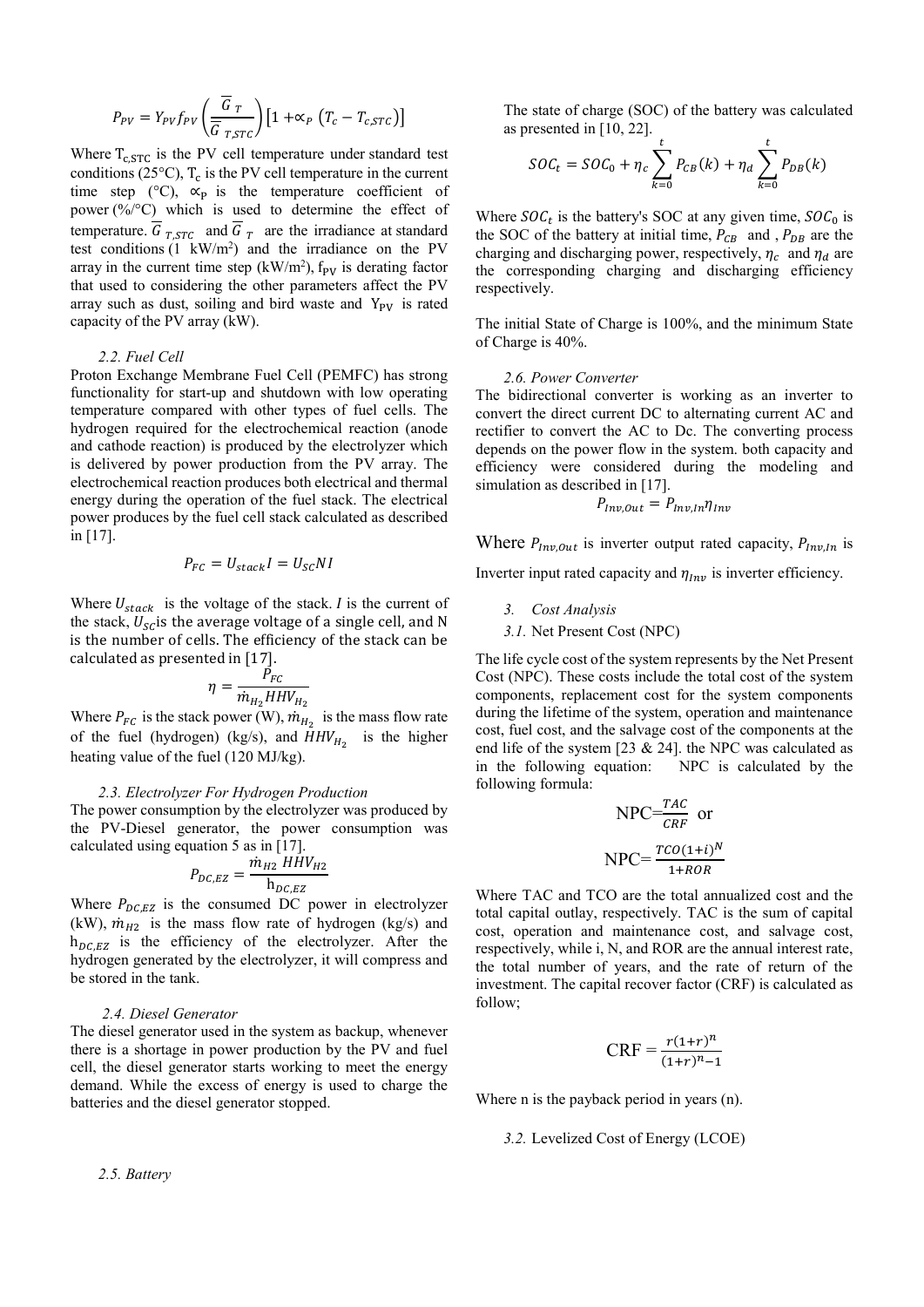The leveleized cost of energy (LCOE) is defined as the ratio between the total annualized system cost (ACS) to the system's yearly power output (E  $_{\text{Total}}$ ) [23 & 24] as described in the following equation:

$$
LCE = \frac{ACS}{E_{Total}}
$$

Where the ACS is the net sum of the annualized capital, replacement and maintenance costs for all components in the hybrid energy system.

The LCOE can also be presented using the average generation cost (Cav) in (\$/kWh) as in the next equation.

$$
C_{av} = \frac{[CRF + m] \sum_{i=1}^{N} P_i R_i}{87.6 \sum_{i=1}^{N} R_i K_i}
$$

Where m is the operation and maintenance cost  $(O & M)$  in  $($/kWh)$ , Pi is the ith generator capital cost  $($/kW)$ , Ri is the ith generator rating in kW, Ki is the load factor for i th generator.

The simulations were performed hour by hour with consistency with the hourly metrological data for the location. The simulations were repeated many times until the best Levelized cost of energy (\$/kWh) and the renewable fraction achieved.

### III.RESULTS AND DISCUSSION

The monthly average energy production for the solar PV-FC-DG-B is shown in Figure 4 (a). The energy productions were 90.6 %, 5.1%, and 4.28 % for the solar PV, fuel cell, and diesel generator, respectively. This can be explained because the location has abounded of solar radiation as shown in Figure 1 (b). Solar PV produces the energy for the conditioning system, household, and electrolyzer. The consumption power needs for the electrolyzer is around 3 kW as shown in Figure 4 (b). The power consumption by electrolyzer is used to produce hydrogen for fuel cell operation. If the fuel cells don't produce power then the hydrogen fills in the storage tank with a capacity 10 kg. the excess amount of electrical energy production by solar PV stored in the lead-acid battery. The diesel generator operates whenever there is a shortage in the energy production by solar PV to meet the demand for the house load as shown in the green region in Figure 4 (a).

Figure 5 (a) shows the diesel fuel consumption has the highest value during the winter months where the temperature is low as shown in Figure 1 (a) and the air conditioning doesn't need any energy. While in summer months, diesel consumes more fuel to meet the energy demand for the house.

On other hand, the amount of hydrogen storage is proportional to the optimum performance of the solar PV system during April and May months where the optimum operating temperature of Solar PV. The average monthly energy storage (state of charge (SOC)) in the battery is approximately the same for all months as shown in Figure 5 (c).



*Figure 4: Average monthly (a) energy production by the system (b) power consumption by the electrolyzer* 



*Figure 5: Average monthly (a) diesel fuel consumption (b) hydrogen level in the tank (c) state of charge of the battery* 

Figure 6 shows the hourly and daily mapping distribution for the diesel fuel consumption, level of hydrogen storage, and the state of the charge of the battery. Figure 6 (a) shows the highest fuel consumption occurs at 6 PM during the peak demand as shown in Figure 2. While Figure 6 (b) shows the level of the hydrogen in the tank was full during the summer due to the length of the daylight and during April and May where the optimum performance of the solar PV system was explained early. The state of the charge of the battery is shown in Figure 6 (c), the highest state of the charge appears afternoon during the fully charging process while the state of charge has the lowest value before the sunrise during the full discharge process.

The economic aspect for any hybrid energy system is represented by the cash flow. Figure 7 (a) and (b) show the cash flow based on the cost types and components. The capital and salvage costs appear at the beginning and the end of the lifetime of the system, respectively, as shown in Figure 7 (a) while the fuel and operation appear along the lifetime of the system. the replacement cost depends on the type of the components, for instance, some components change one per lifetime as in the diesel generator and convertor while the battery changes three times per the lifetime of the system as depicted in Figure 7 (b). The Levelized cost of energy (LCOE) was 0.34 \$/kWh.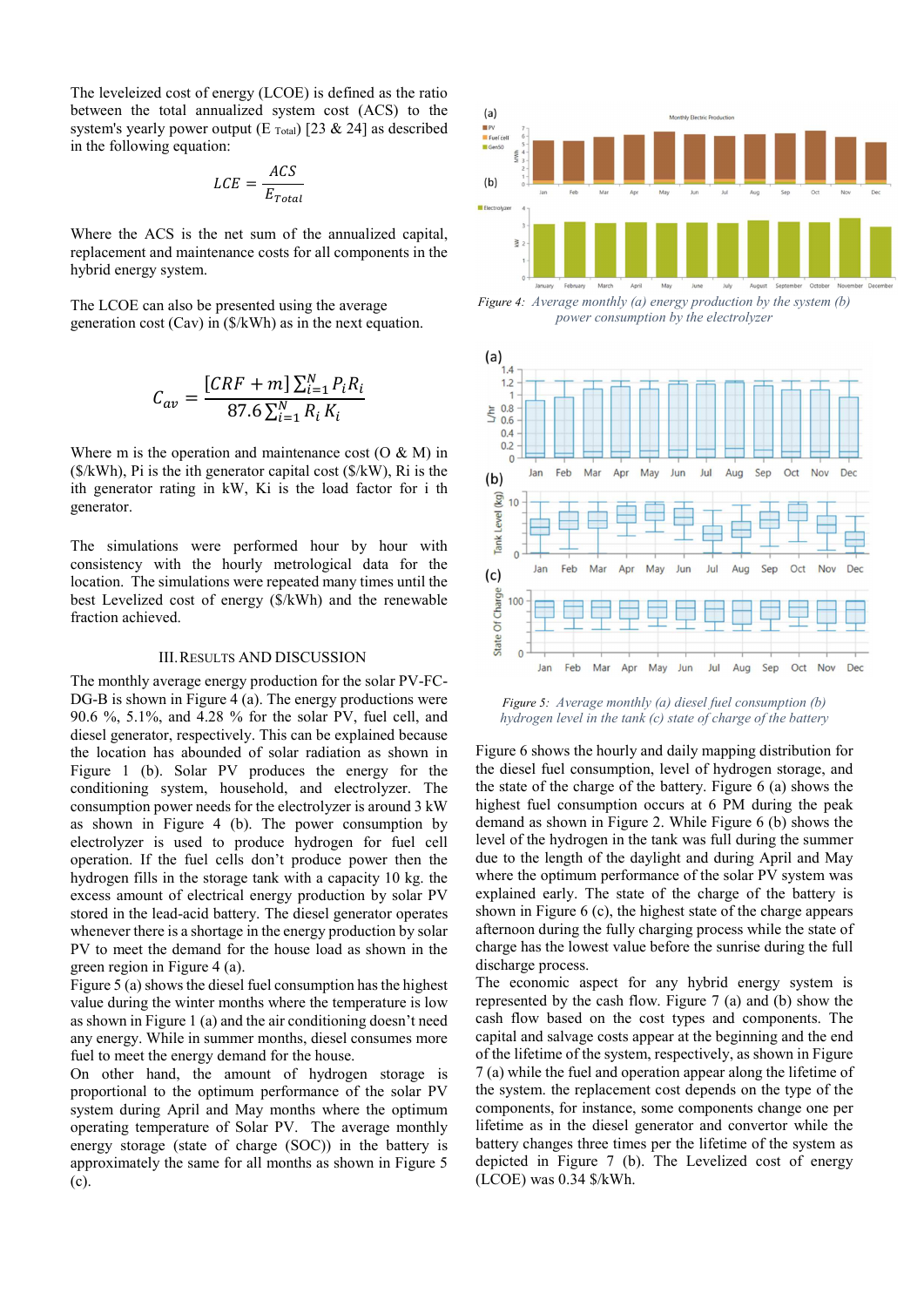

*Figure 6: Daily and hourly mapping (a) diesel fuel consumption (b) hydrogen level in the tank (c) state of charge of the battery* 



*Figure7: Cash flow for the system based on (a) type of costs (b) components of the hybrid energy system* 

The environmental aspect of any energy system is measured by carbon footprint on the atmosphere. All the carbon footprint is due to the operation of a diesel generator according to the combustion process inside the engine. The details of the emission from the diesel generator are illustrated in Table 2 for the hybrid energy system and diesel generator only.

*Table 2: Emissions from hybrid energy system and diesel generator system* 

| Emission (kg/year)   | Hybrid system | Diesel generator |
|----------------------|---------------|------------------|
| Carbon Dioxide       | 2572          | 25982            |
| Carbon Monoxide      | 35.2          | 164              |
| Unburned Hydrocarbon | 1.55          | 7.15             |
| Particulate Matter   | 0.211         | 0.993            |
| Sulfur Dioxide       | 6.37          | 63.6             |
| Nitrogen Oxides      | 33.1          | -54              |

# IV.CONCLUSION

A hybrid energy system based on solar PV, fuel cell, diesel generator, and battery for a remote location in UAE was simulated by HOMER Pro. The energy production from the hybrid energy system was met the thermal and electrical load demand for a single house. The levelized cost of energy was 0.34 \$/kWh. The solar PV system contributed 90.6 % of total energy production by the hybrid system. The unmet electrical load was 1.69 kWh/year 0.0102 % and shortage capacity was 15.1 kWh/year 0.0912 %. The system reduced the carbon footprint by 90.1 % which equivalent to 1000 gallons of diesel.

## V. REFERENCES

[1] Abas, N., Kalair, A., & Khan, N. (2015). Review of fossil fuels and future energy technologies. Futures, 69, 31–49

[2] Tareq Salameh, Muhammad Tawalbeh, Adel Juaidi, Ramez Abdallah, Abdul-Kadir Hamid. A novel threedimensional numerical model for PV/T water system in hot climate region. Renewable Energy, 2021, 164, 1320-1333.

[3] Salameh, T., Tawalbeh, M., Juaidi, A., Abdallah, R., Issa, S. and Alami, A.H., 2020, December. A novel numerical simulation model for the PVT water system in the GCC region. In 2020 Advances in Science and Engineering Technology International Conferences (ASET) (pp. 1-5). IEEE.

[4] Abdallah, R., Juaidi, A., Assad, M., Salameh, T. and Manzano-Agugliaro, F., 2020. Energy recovery from waste tires using pyrolysis: Palestine as case of study. Energies, 13(7), p.1817.

[5] Abdallah, R., Juaidi, A., Abdel-Fattah, S. and Manzano-Agugliaro, F., 2020. Estimating the optimum tilt angles for south-facing surfaces in Palestine. Energies, 13(3), p.623.

[6] Dincer, I. (2000). Renewable energy and sustainable development: a crucial review. Renewable and Sustainable Energy Reviews, 4(2), 157–175

[7] Abdallah, R., Natsheh, E., Juaidi, A., Samara, S. and Manzano-Agugliaro, F., 2020. A Multi-Level World Comprehensive Neural Network Model for Maximum Annual Solar Irradiation on a Flat Surface. Energies, 13(23), p.6422.

[8] Monna, S., Juaidi, A., Abdallah, R. and Itma, M., 2020. A Comparative Assessment for the Potential Energy Production from PV Installation on Residential Buildings. Sustainability, 12(24), p.10344.

.